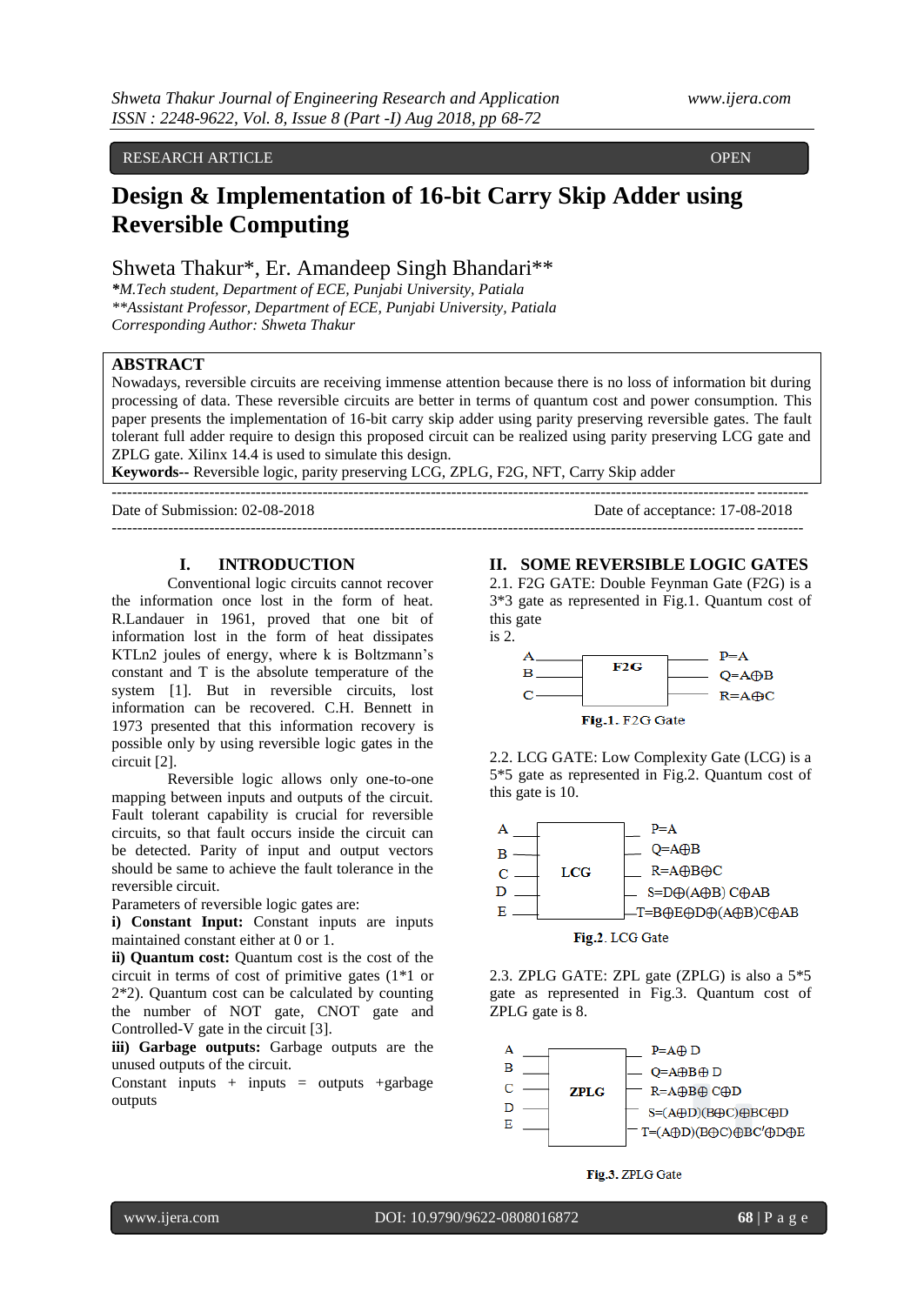2.4. NFT GATE: New fault-tolerant gate (NFT) is a 3\*3 gate as represented in Fig.4. Quantum cost of this gate is 5.



Fig.4. NFT Gate

# **III. LITERATURE SURVEY**

Md. Saiful Islam et al. (2009**)** proposed that hardware complexity and efficiency of carry look-ahead and carry skip adder can be improved by using parity preserving IG gate. This paper presented that fault tolerant adder can be realized using this parity preserving IG gate [4].

H.R. Bhagyalakshmi et al. (2010**)** proposed a design of BCD adder using reversible SCL gate to get overflow detection in the adder. This design optimized the overall cost of the circuit [5].

Md.Selim Al Mamun et al. (2013) presented a design of reversible sequential circuits such as D latch and JK latches using proposed reversible 3\*3 SAM gate. These designs improved the quantum cost, garbage outputs and delay of the circuit [6].

Ankur Sarker et al. (2014) proposed a design of fault tolerant adder and subtractor using parity preserving reversible gates. In this paper, same architecture was used for addition and subtraction. This fused addition and subtraction design had lowest complexity [7].

Neeraj Kumar Misra et al. (2015) presented designs of ripple carry adder and carry skip adder using 4\*4 reversible Inventive0 gate. These designs were efficient in terms of high speed, low power and lesser complexity. These designs using Inventive0 gate were optimized as compared to existing designs [8].

Rewati D.Gatfane et al. (2015) presented a design of low power 32 bit reversible carry skip adder using MSTG gate to avoid transistor over head. Performance of carry skip adder using MSTG gate was better than the previous carry skip adders [9].

Mojtaba Valinataj et al. (2016) proposed the designs of fault-tolerant reversible adders such as RCA, CSA, CLA, BCD and CSK adder with the aim of being both low-cost and parity preserving. These adders were highly efficient in terms of quantum cost, total logical calculation and transistor count [10].

RoopShikha et al. (2017) presented that quantum cost and power consumption of ripple carry adder can be reduced by using parity preserving reversible ZPLG gate [11].

# **IV. PROPOSED WORK**

# **4.1 Carry Skip Adder (CSKA) using LCG gates**

Carry Skip Adder speed up the operation of the adder by allowing the carry signal to skip over several adder stages at a time.16-bit Carry Skip Adder (CSA) can be constructed using 16 LCGs, 16 NFTs and 4 F2Gs as represented below in Fig.5. LCG gate used to construct a CSKA is a parity preserving gate. Two last inputs (D and E) of LCG are set to zero to make it full adder. Quantum cost of one LCG gate is 10, F2G gate is 2 and of NFT gate are 5. Total quantum cost of CSKA can be calculated as:

Quantum cost of CSKA =  $n*(QC)$  of one LCG +  $n*(QC \text{ of one F2G}) + n*(QC \text{ of one NFT})$ 

where, n is the number of LCGs, F2Gs and NFTs used to construct CSA.

Total quantum cost of this proposed design of CSKA using LCG gates is 248.



**Fig.5.** 16-bit CSKA using LCG gates

# **4.2 Carry Skip Adder using ZPLG gates**

Quantum cost and power consumption of the CSKA can be improved by using ZPLG gate instead of LCG gate. ZPLG gate used to construct a CSKA is also a parity preserving gate like LCG gate. ZPLG gate acts as a full adder when its last two inputs (D and E) are maintained to zero [10]. Total quantum cost of this proposed modified design of CSKA using ZPLG gates is 216.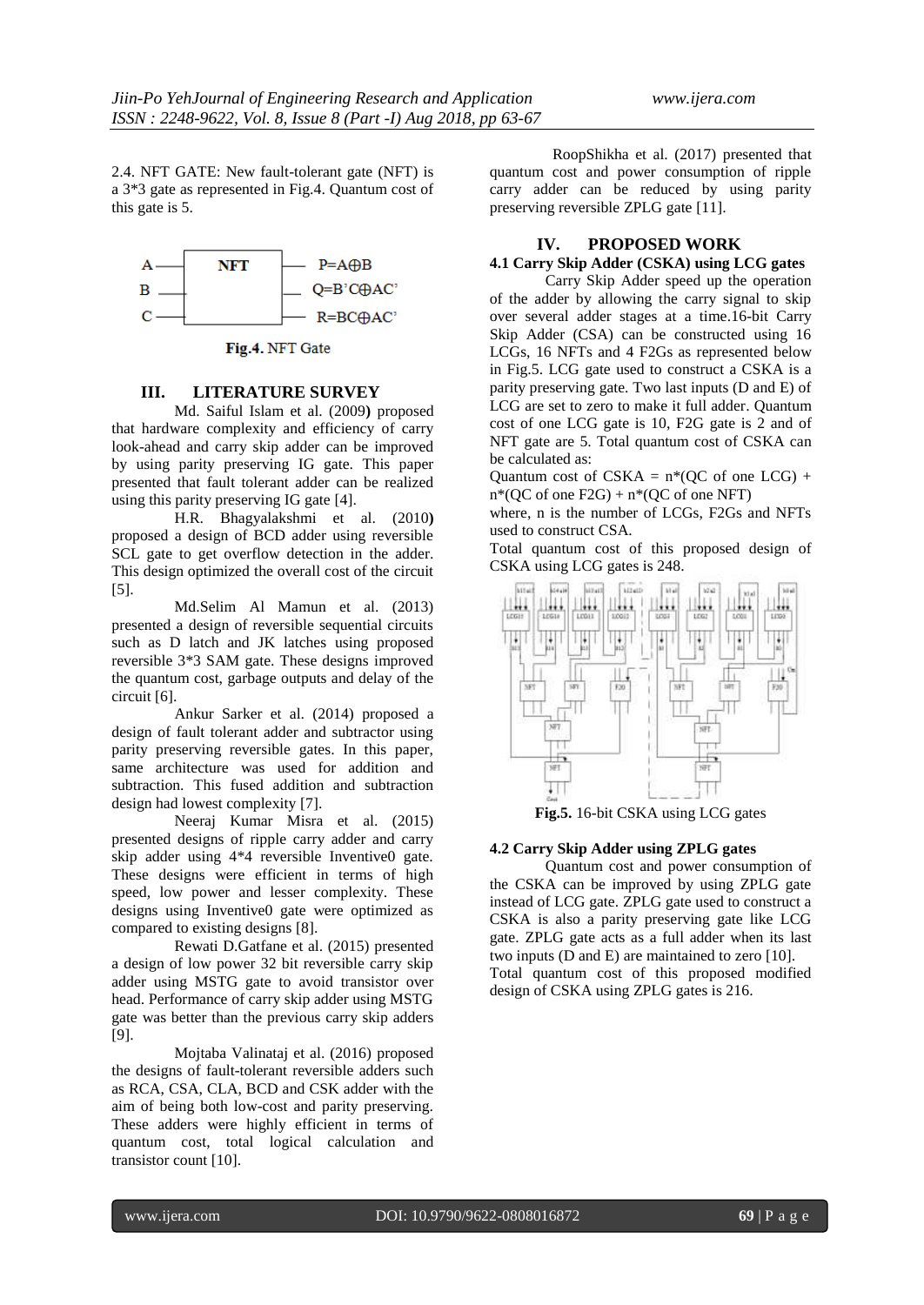

**Fig.6.** 16-bit CSKA using ZPLG gates

## **V. IMPLEMENTATION AND RESULTS**

**Table 1.** Comparison of proposed and proposed modified 16-bit CSKA

| 16-bit CSKA                                                                             | <b>Ouantum</b><br>cost | <b>Power</b><br>consumpt<br>ion(W) |
|-----------------------------------------------------------------------------------------|------------------------|------------------------------------|
| $1st$ Proposed 16-<br>bit design using<br><b>LCGs</b>                                   | 248                    | 3.028                              |
| 2 <sup>nd</sup><br>Proposed<br>$16$ -bit<br>Modified<br>design<br>using<br><b>ZPLGs</b> | 216                    | 1.558                              |

### **VI. SIMULATION METHODOLOGY**

### **6.1 Simulation methodology for CSKA using LCG gates**

Code for CSKA is written in VHDL language and Xilinx ISE 14.4 is used to simulate CSKA. Fig.7 shows the RTL view of proposed 16 bit CSKA. This circuit makes use of LCGs, F2Gs and NFTs. It contains inputs a, b each of which contains 16 bits and Cin as the input carry. It has output S which contains 16 bits and Cout as the output carry.





**Fig.7.** RTL view of 1<sup>st</sup> proposed 16-bit CSKA using LCG gates

# **6.2 Simulation methodology for CSKA using ZPLG gates**

Fig.8 shows the RTL view of proposed modified 16-bit CSKA. This circuit makes use of ZPLGs, F2Gs and NFTs. It also contains inputs a, b each of which contains 16 bits and Cin as the input carry. It has output S which also contains 16 bits and Cout as the output carry.



**Fig.8.** RTL view of  $2<sup>nd</sup>$  proposed modified 16-bit CSKA using ZPLG gates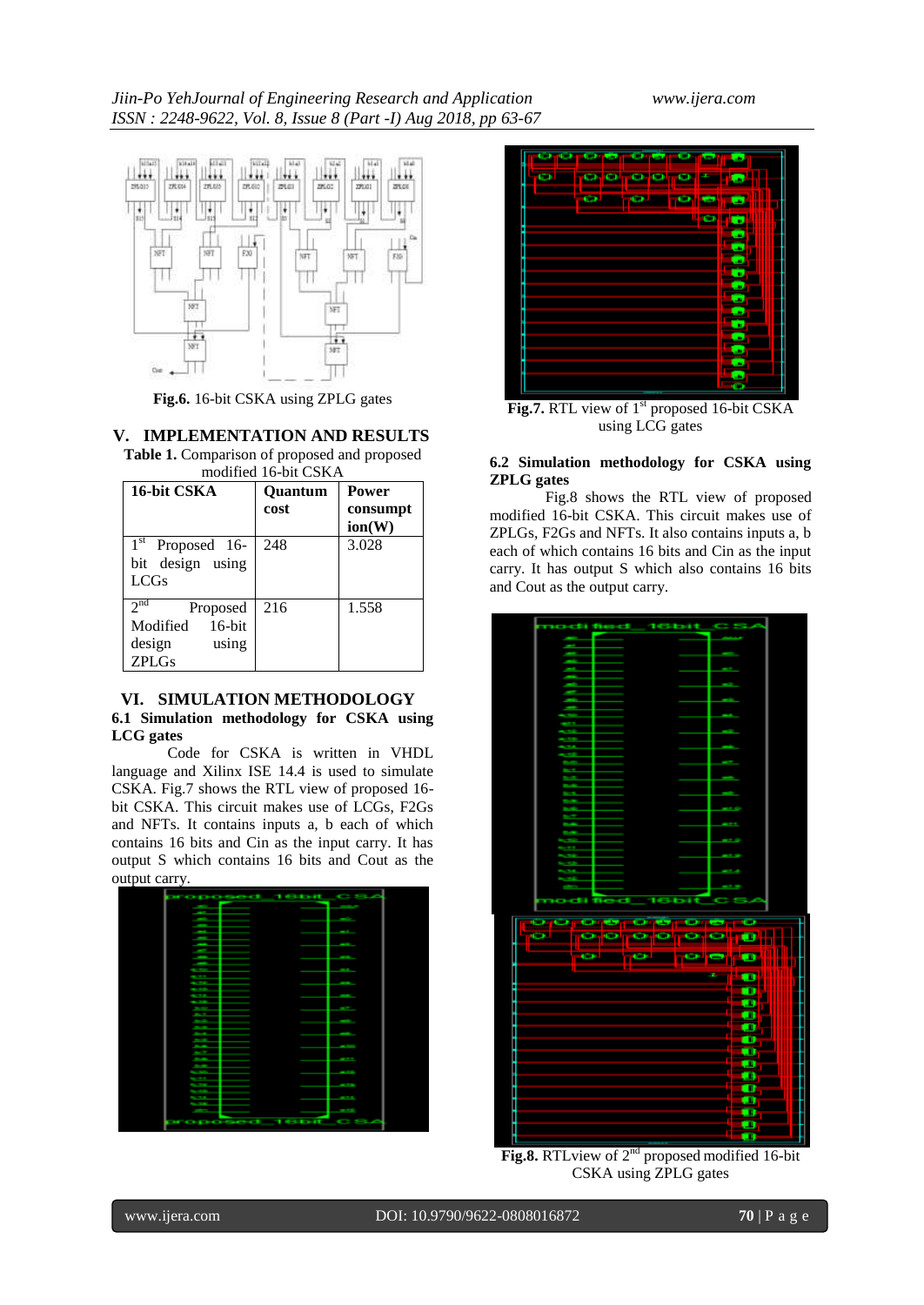### 6.3 Power Results





(b)

**Fig.9.** Graphs (a) and (b) showing power consumption for proposed 16-bit Carry Skip Adder using LCG gates





**Fig.10.** Graphs (a) and (b) showing power consumption for proposed modified 16-bit Carry Skip Adder using ZPLG gates



**Fig.11.** Comparative results of Power consumption for proposed CSKA using LCG gate and proposed modified CSKA using ZPLG gates

# **VII. CONCLUSION**

In this paper, CSKA is presented with low quantum cost and reduced power consumption. Results of 16-bit CSKA using ZPLG gates are better than CSKA using LCG gates. For further work, these proposed designs can be extended to nbit parity preserving adders. Other circuits such as encoder, decoder can be designed using these reversible gates.

### **REFERENCES**

- [1]. R.Landauer**,** "Irreversibility and Heat Generation in the Computational Process", IBM Journal of Research and Development, vol. 5, pp. 183-191, 1961.
- [2]. C.H.Benett, **"**Logical Reversibility of Computation", IBM Journal of Research and Development, pp.525-532, 1973.
- [3]. B.Raghu Kanth, "A Distinguish between Reversible and Conventional logic gates", International Journal of Engineering Research and Application, vol.2, issue 2, pp.148-151, 2012.
- [4]. Md. Saiful Islam, Muhammad Mahbbur Rahman, Zerina begum and Mohd.Zulfiquar Hafiz, "Fault Tolerant Reversible Logic Synthesis: Carry Look-Ahead and Carry-